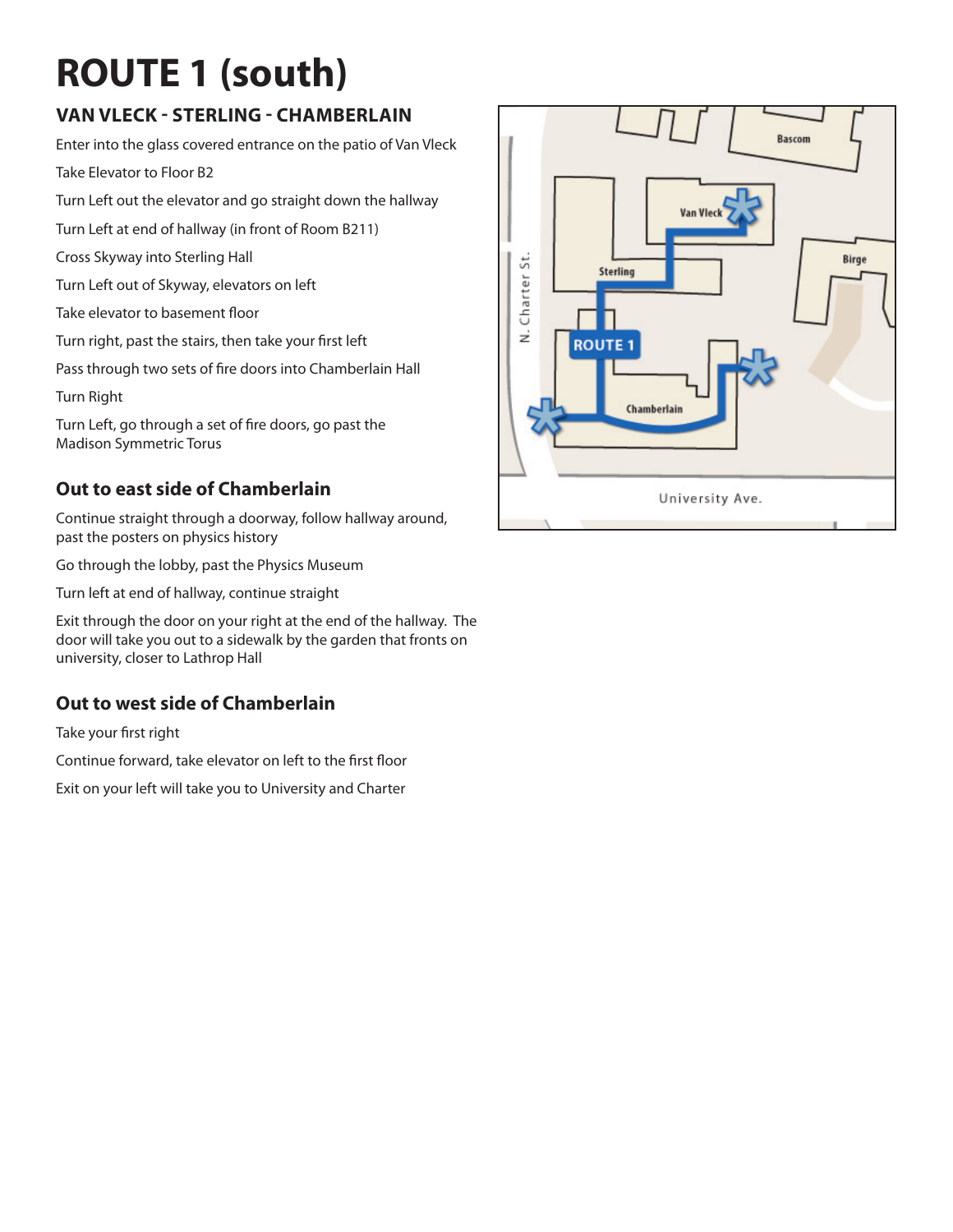# **ROUTE 1 (north)**

## **Chamberlain - Sterling - Van Vleck**

#### **Chamberlain, east side entrance, entering on 2nd floor**

Turn Left, go straight down the hallway

Turn right, go past the Physics Museum

Go through the lobby turn right at curved wall with posters

about physics history and follow the hallway as it curves right

Continue straight past elevators, sign "To Sterling Hall" above your head

#### **Chamberlain, west side entrance, entering on first floor**

Take elevator right inside the door to 2nd Floor

Exit the elevator, turn right, look for sign "To Sterling Hall" attached to ceiling

Turn left under this sign (right before an elevator)

### **(both sets of directions meet here)**

Pass the Madison Symmetric Torus

Through fire door

Turn right, entering in Sterling Hall

Turn left and go through two sets of fire doors

Turn right, past stairs, an elevator is on your left

Take elevator to 2nd Floor

Exit the elevator, take an immediate right and take the ramp to the skyway

Go across skyway into Van Vleck (entering on floor B2)

Take first right, continue straight down the hallway

Turn right at lockers, elevator on your right

Take elevator to Floor 1

Leaves you at the glass entrance on the patio outside Van Vleck

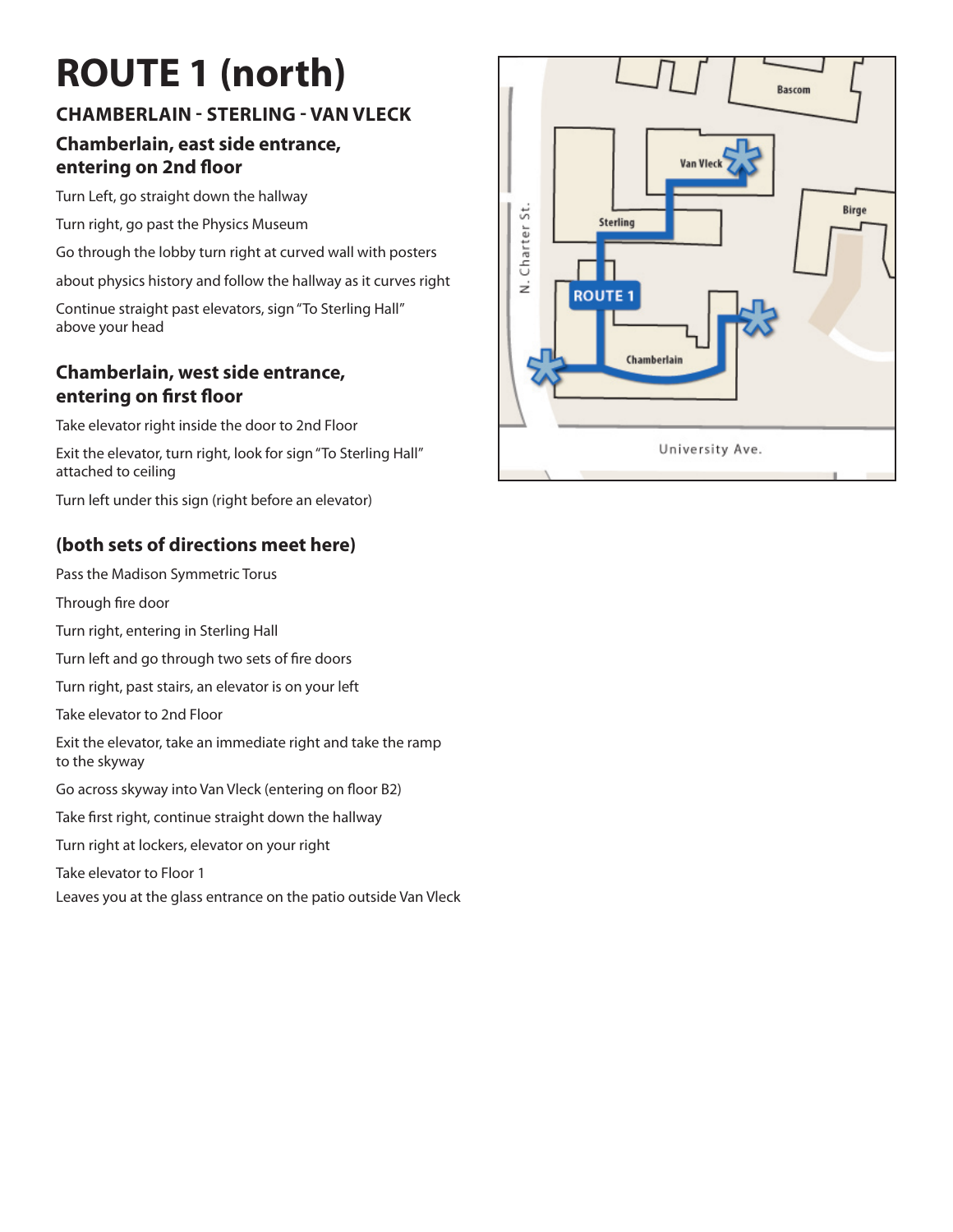# **ROUTE 2 (south)**

### **Middleton - Social Work - MSC**

Enter Middleton from south entrance (entering on the first floor)

Turn right, going through the lobby

Elevator is down the hall on the right

Take the elevator to the basement

Turn left out of the elevator

Take your first left and go through 2 sets of fire doors

Go down the ramp and turn left (Signs for MSC and Social Work are on the walls)

Turn right and go up ramp (entering Social Work)

Go straight, past the elevators, turn right following the hallway to its end

Turn left, go through a brown fire door

Go straight through the windowed hallway and through two sets of fire doors (entering MSC)

Go straight

Turn right at the lobby

Go out the main door -- takes you to the half circle driveway on University Ave.